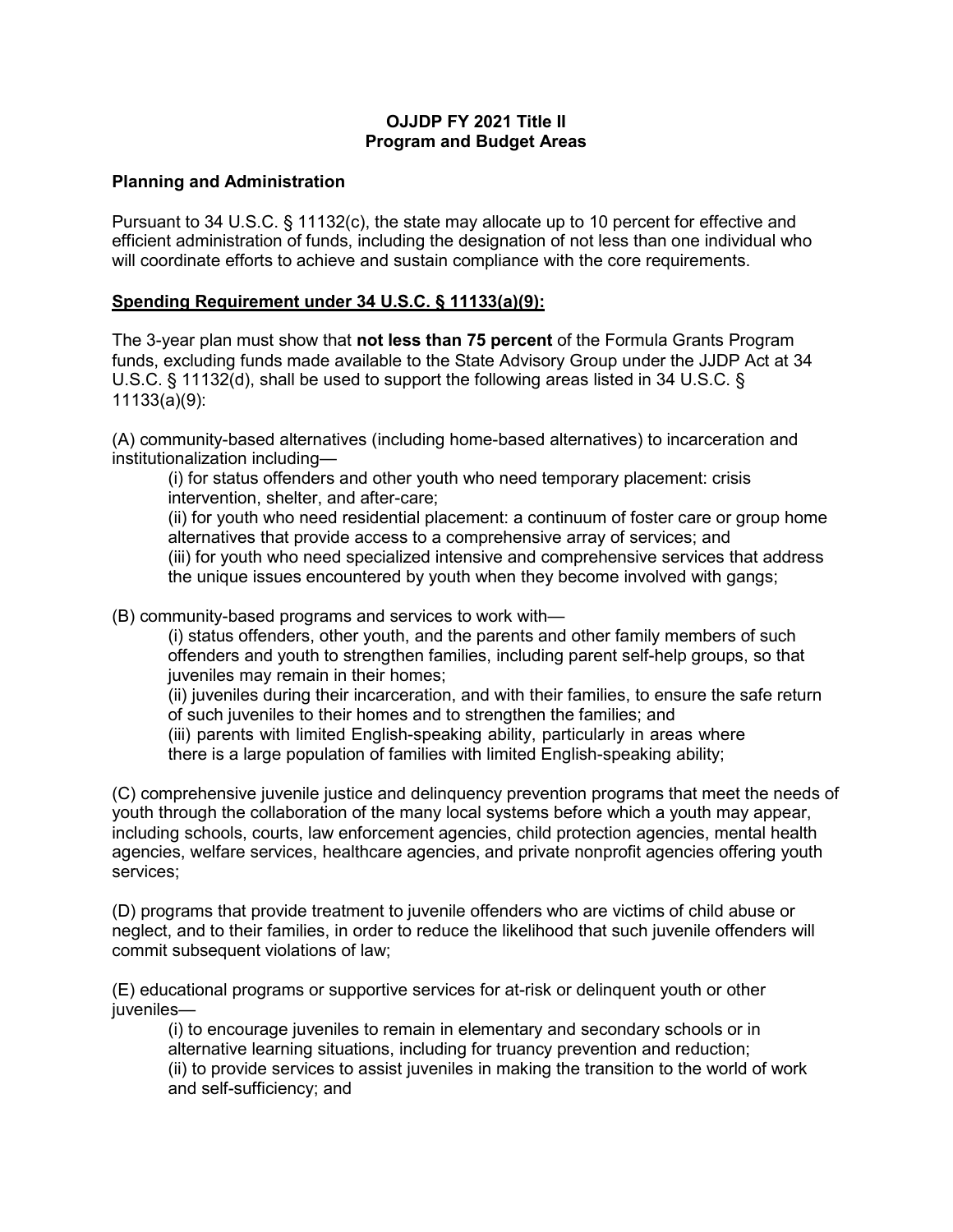(iii) to enhance coordination with the local schools that such juveniles would otherwise attend, to ensure that—

(I) the instruction that juveniles receive outside school is closely aligned with the instruction provided in school; and

(II) information regarding any learning problems identified in such alternative learning situations is communicated to the schools;

(F) programs to expand the use of probation officers—

(i) particularly for the purpose of permitting nonviolent juvenile offenders (including status offenders) to remain at home with their families as an alternative to incarceration or institutionalization; and

(ii) to ensure that juveniles follow the terms of their probation;

(G) programs—

(i) to ensure youth have access to appropriate legal representation; and (ii) to expand access to publicly supported, court-appointed legal counsel who are trained to represent juveniles in adjudication proceedings, except that the state may not use more than 2 percent of the funds received under section 222 for these purposes;

(H) counseling, training, and mentoring programs, which may be in support of academic tutoring, vocational and technical training, and drug and violence prevention counseling, that are designed to link at-risk juveniles, juvenile offenders, or juveniles who have a parent or legal guardian who is or was incarcerated in a federal, state, tribal, or local correctional facility or who is otherwise under the jurisdiction of a federal, state, tribal, or local criminal justice system, particularly juveniles residing in low-income and high-crime areas and juveniles experiencing educational failure, with responsible individuals (such as law enforcement officials, Department of Defense personnel, individuals working with local businesses, and individuals working with community-based and faith-based organizations and agencies) who are properly screened and trained;

(I) programs designed to develop and implement projects relating to juvenile delinquency and learning disabilities, including on-the-job training programs to assist community services, law enforcement, and juvenile justice personnel to more effectively recognize and provide for learning disabled and other juveniles with disabilities;

(J) projects designed both to deter involvement in illegal activities and to promote involvement in lawful activities on the part of gangs whose membership is substantially composed of youth;

(K) programs and projects designed to provide for the treatment of youths' dependence on or abuse of alcohol or other addictive or nonaddictive drugs;

(L) programs for positive youth development that assist delinquent and other at-risk youth in obtaining—

- (i) a sense of safety and structure;
- (ii) a sense of belonging and membership;
- (iii) a sense of self-worth and social contribution;
- (iv) a sense of independence and control over one's life; and
- (v) a sense of closeness in interpersonal relationships;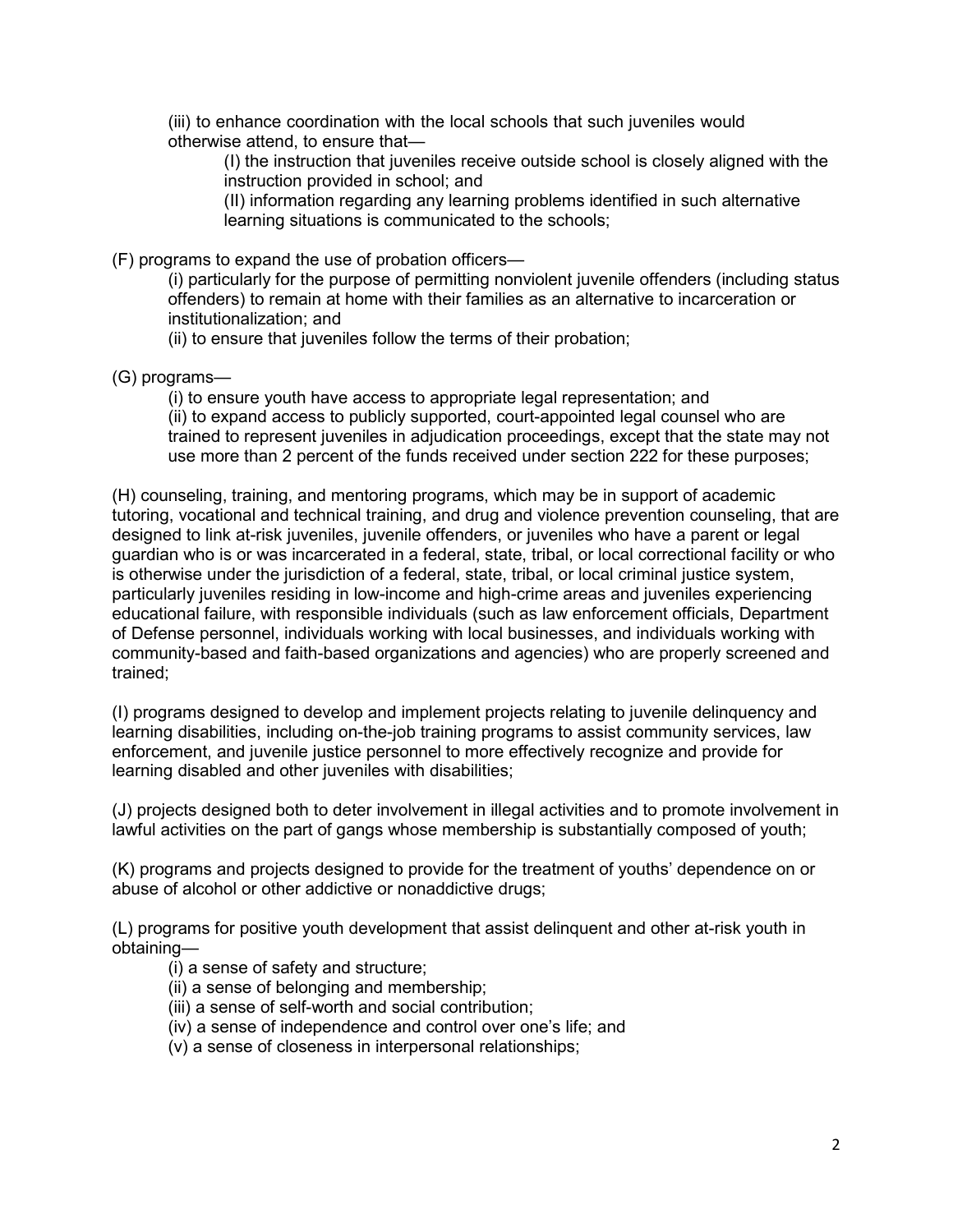(M) programs that, in recognition of varying degrees of the seriousness of delinquent behavior and the corresponding gradations in the responses of the juvenile justice system in response to that behavior, are designed to—

(i) encourage courts to develop and implement a continuum of pre-adjudication and post-adjudication alternatives that bridge the gap between traditional probation and confinement in a correctional setting (including specialized or problem-solving courts, expanded use of probation, mediation, restitution, community service, treatment, home detention, intensive supervision, electronic monitoring, and similar programs, and secure community-based treatment facilities linked to other support services such as health, mental health, education (remedial and special), job training, and recreation); and (ii) assist in the provision of information and technical assistance, including technology transfer, in the design and utilization of risk assessment mechanisms to aid juvenile justice personnel in determining appropriate sanctions for delinquent behavior;

(N) community-based programs and services to work with juveniles, their parents, and other family members during and after incarceration in order to strengthen families and reduce the risk of recidivism;

(O) programs (including referral to literacy programs and social service programs) to assist families with limited English-speaking ability that include delinquent juveniles to overcome language and other barriers that may prevent the complete treatment of such juveniles and the preservation of their families;

(P) programs designed to prevent and to reduce hate crimes committed by juveniles;

(Q) afterschool programs that provide at-risk juveniles and juveniles in the juvenile justice system with a range of age-appropriate activities, including tutoring, mentoring, and other educational and enrichment activities;

(R) community-based programs that provide followup post-placement services to adjudicated juveniles, to promote successful reintegration into the community;

(S) projects designed to develop and implement programs to protect the rights of juveniles affected by the juvenile justice system;

(T) programs designed to provide mental health or co-occurring disorder services for courtinvolved or incarcerated juveniles in need of such services, including assessment, development of individualized treatment plans, provision of treatment, and development of discharge plans;

(U) programs and projects designed—

(i) to inform juveniles of the opportunity and process for sealing and expunging juvenile records; and

(ii) to assist juveniles in pursuing juvenile record sealing and expungements for both adjudications and arrests not followed by adjudications; except that the state may not use more than 2 percent of the funds received under section 222 for these purposes;

(V) programs that address the needs of girls in or at risk of entering the juvenile justice system, including pregnant girls, young mothers, survivors of commercial sexual exploitation or domestic child sex trafficking, girls with disabilities, and girls of color, including girls who are members of a Native American tribe; and